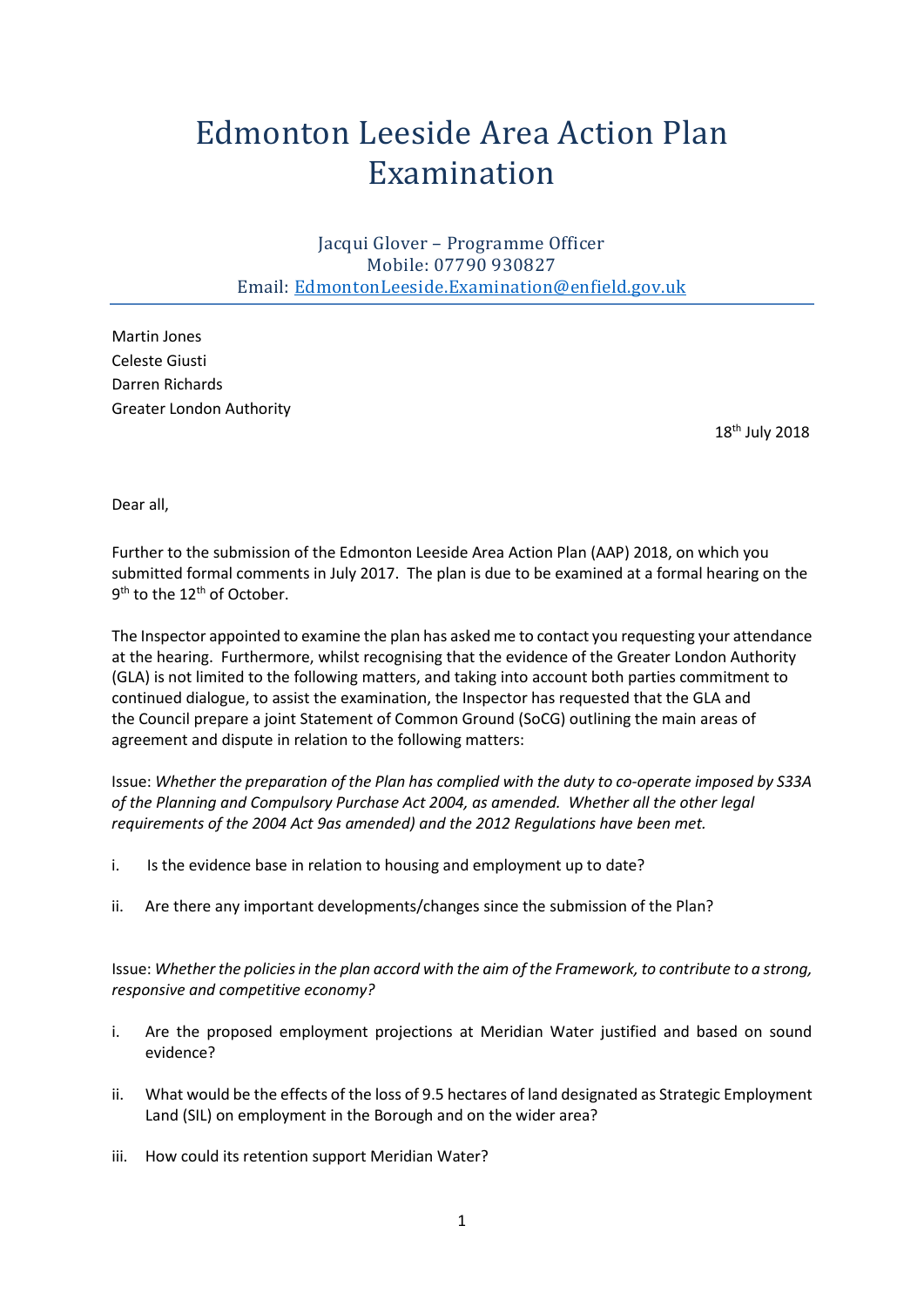- iv. Could these effects be mitigated by the other SIL designations proposed in the plan? How are these justified?
- v. Does the plan appropriately recognise the potential contribution of jobs from retail?
- vi. Does the plan take appropriate measures to support employment uses within the plan area, including those outside Meridian Water?
- vii. Are the employment policies in the AAP consistent with the aims and objectives of the Local Development Framework?
- viii. How will the plan respond to the business needs of existing businesses, within the Plan area?
- ix. Does the Plan adequately reflect the need to protect key wharfs and the road access to them?
- x. Would the wording proposed in policy EL2 be an effective means of achieving the aims and objectives of the Plan?

Issue: *Whether the policies in the Plan are consistent with the aim of providing the supply of housing required to meet the needs of present and future generations.*

- i. Is the level of housing development which is proposed in the AAP justified and based on sound evidence? Is it consistent with local and national policy?
- ii. Is the proportion of affordable housing proposed consistent with other local and national planning policy. What justification is given for any departure from it?
- iii. Is the housing mix consistent with other local and national planning policy? What justification is given for any departure from it?
- iv. Would the wording proposed in policy EL1 be an effective means of achieving the aims and objectives of the Plan?

Issue: *Whether the Plan would secure high quality and inclusive design, which would protect and enhance the built, natural and historic environment.* 

- i. Would the policies in the plan provide homes fit to live in for existing and future generations? Does the Plan reflect local and national guidance in this regard?
- ii. Are the policies in the plan (EL9, EL10. EL11 and EL12) appropriate and achievable in relation to:
- a. tall buildings
- b. active frontages
- c. the provision of open space
- d. the integration of river and canal corridors
- e. design for health and well-being